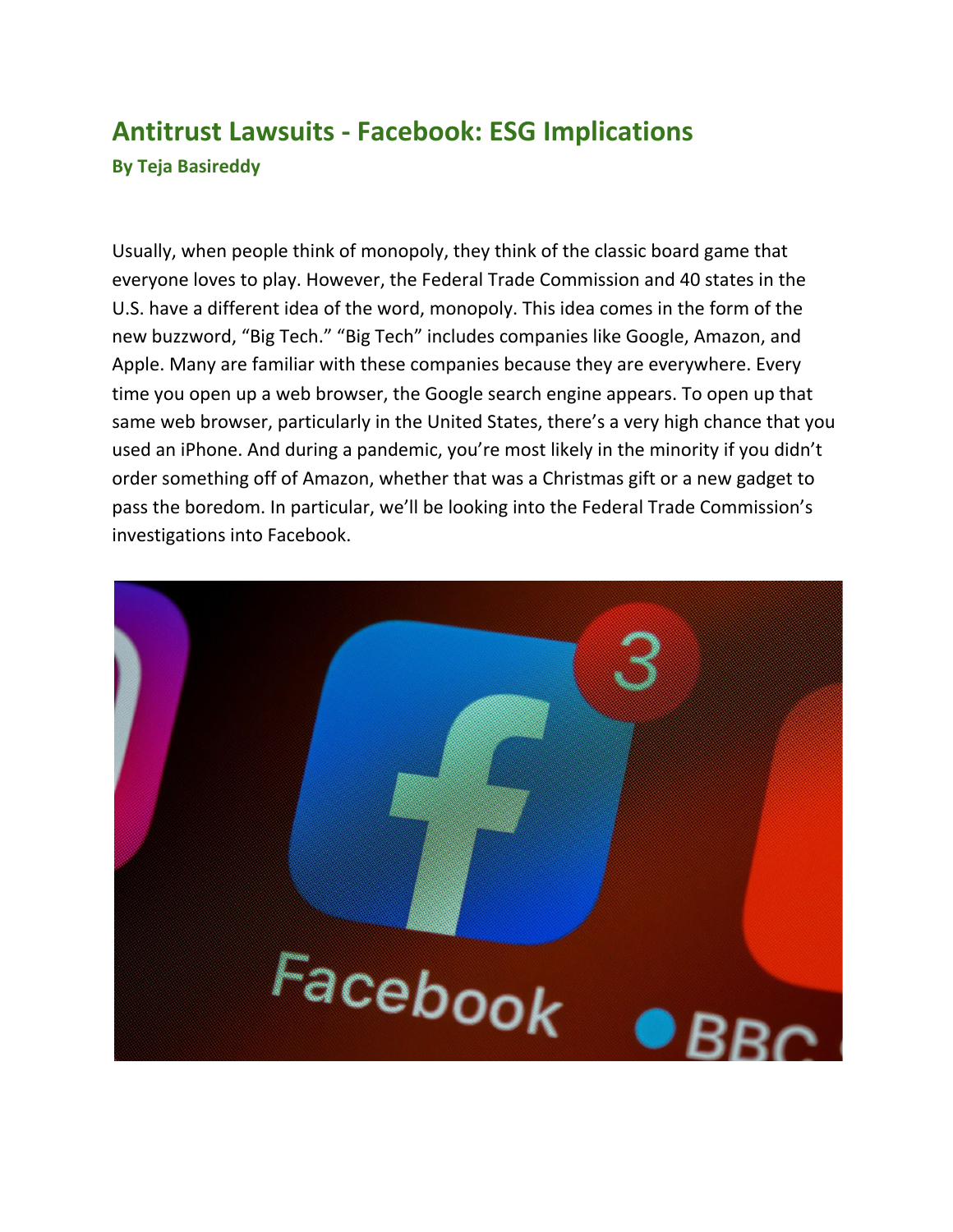A little background on Facebook: they own Instagram and WhatsApp, their chief executive officer is Mark Zuckerberg, and they are worth about \$800 billion dollars. So what's the big deal? From a consumer's perspective, there doesn't seem too much of a monopoly going on, it is simply social media, nothing more to it. But what an astonishing 40 states, President Donald J. Trump, and both republican and democratic party members have voiced, is that the anti-competitive nature of these "Big Tech'' companies is no longer tolerable. In the case of Facebook, it was their purchases of Instagram for \$1 billion dollars in 2012, and WhatsApp for \$19 billion in 2014. Even though, the Federal Trade Commission, allowed these deals to be made years ago, the explosive growth of the two and Facebook's dominance has created a bipartisan wave of "anti-Big Tech." When it's all said and done, if Facebook were to be broken up, Instagram and WhatsApp would be split into separate companies, causing different kinds of effects that have many different implications.

So what are the ESG implications? Let's start off with the most likely scenario based on the past. If Facebook were to win this case, it would reveal a lot about "Big Tech." It would show that these companies are pretty powerful, and they can't be taken down as easily as lawmakers or bipartisan efforts may want. However, if Facebook were to lose this case it would mean a number of things that are good for ESG values. The main one, in particular, is the "Governance" aspect of the acronym. Currently, Facebook, Instagram, and WhatsApp have 2.7 billion users all able to switch between these services seamlessly. But once they are split, it would mean those switches wouldn't occur, and those 3 services would need to up their privacy game to meet their competitor's standards, which would also increase because competition would (hopefully) be able to thrive. Furthermore, Stephen Diamond, an associate professor of law at Santa Clara University School of Law states that Facebooks's whole business model is to identify potential threats and then buy them or beat them in some way. This is completely anti-ESG and therefore, the splitting up of Facebook would imply a positive trend in the ESG direction and will be a monumental win in the fight against the "Big-Tech" companies of today.

## **Read More:**

● [https://www.nytimes.com/2020/12/09/technology/facebook-antitrust-monopol](https://www.nytimes.com/2020/12/09/technology/facebook-antitrust-monopoly.html) [y.html](https://www.nytimes.com/2020/12/09/technology/facebook-antitrust-monopoly.html)